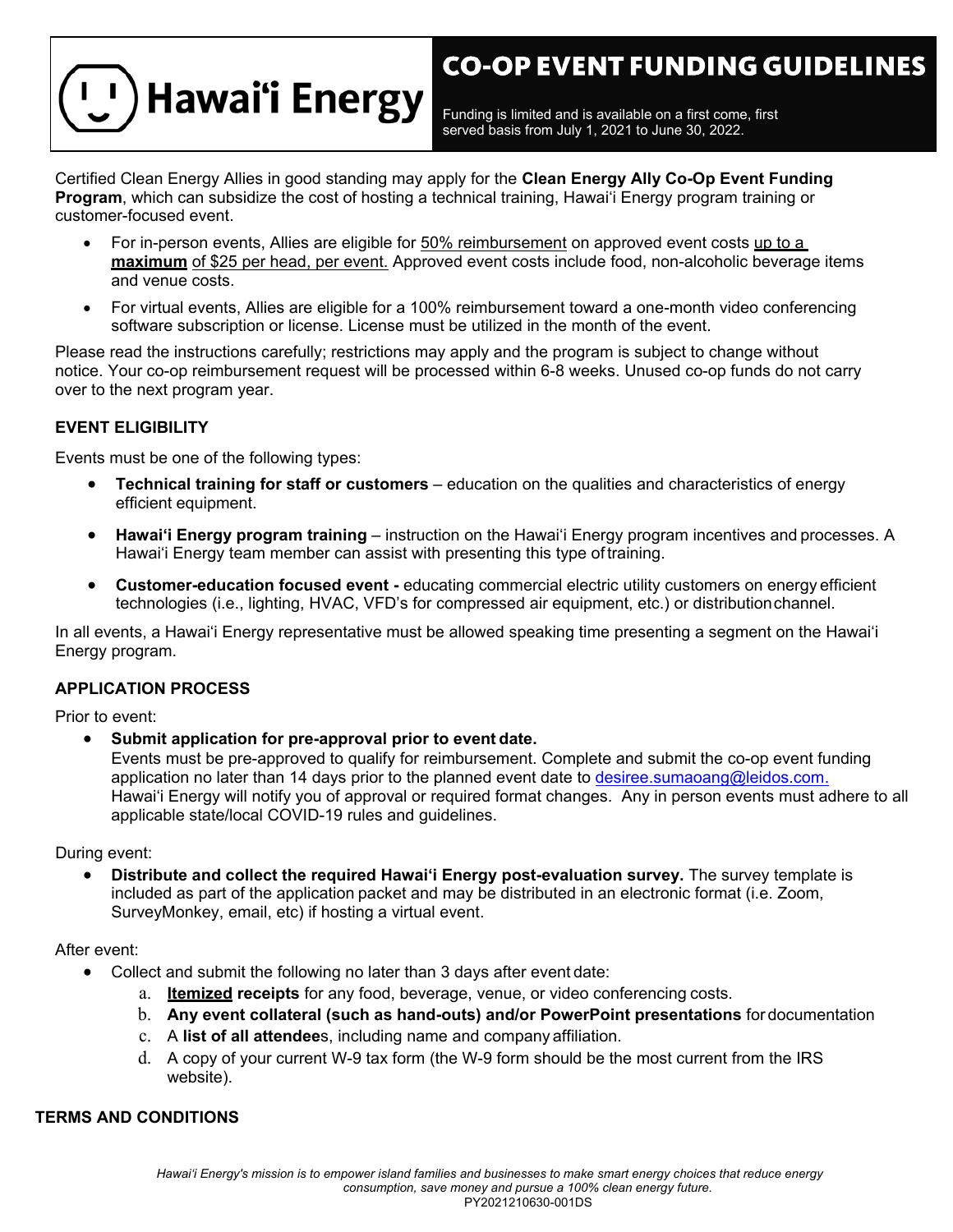

Funding is limited and is available on a first come, first served basis from July 1, 2021 to June 30, 2022.

Compliance:

• The Applicant is responsible to abiding by all applicable laws, rules and regulations, and complying with all federal, state, and local codes.

Indemnification and Limits of Liability:

- a) Applicant will indemnify, defend, and hold harmless the Program and its administrator Leidos, Inc, and the Program's and State of Hawai'i's agents, contractors, employees, officers and directors from any and all liability, claims, loss, damage, death or injury including reasonable attorneys' fees and costs, arising out of or relating to any subsidized event..
- b) In no event shall either the Program and its administrator Leidos, Inc., or any other indemnified party be liable for any punitive, exemplary, special, indirect, incidental or consequential damages (including, but not limited to, lost profits, lost business opportunities, loss of use or equipment down time, and loss of or corruption to data) arising out of or relating to this agreement, regardless of the legal theory under which such damages are sought.

For questions or assistance with the application process, contact Desiree Sumaoang at [desiree.sumaoang@leidos.com](mailto:yunkerj@leidos.com) or 808-848-8583.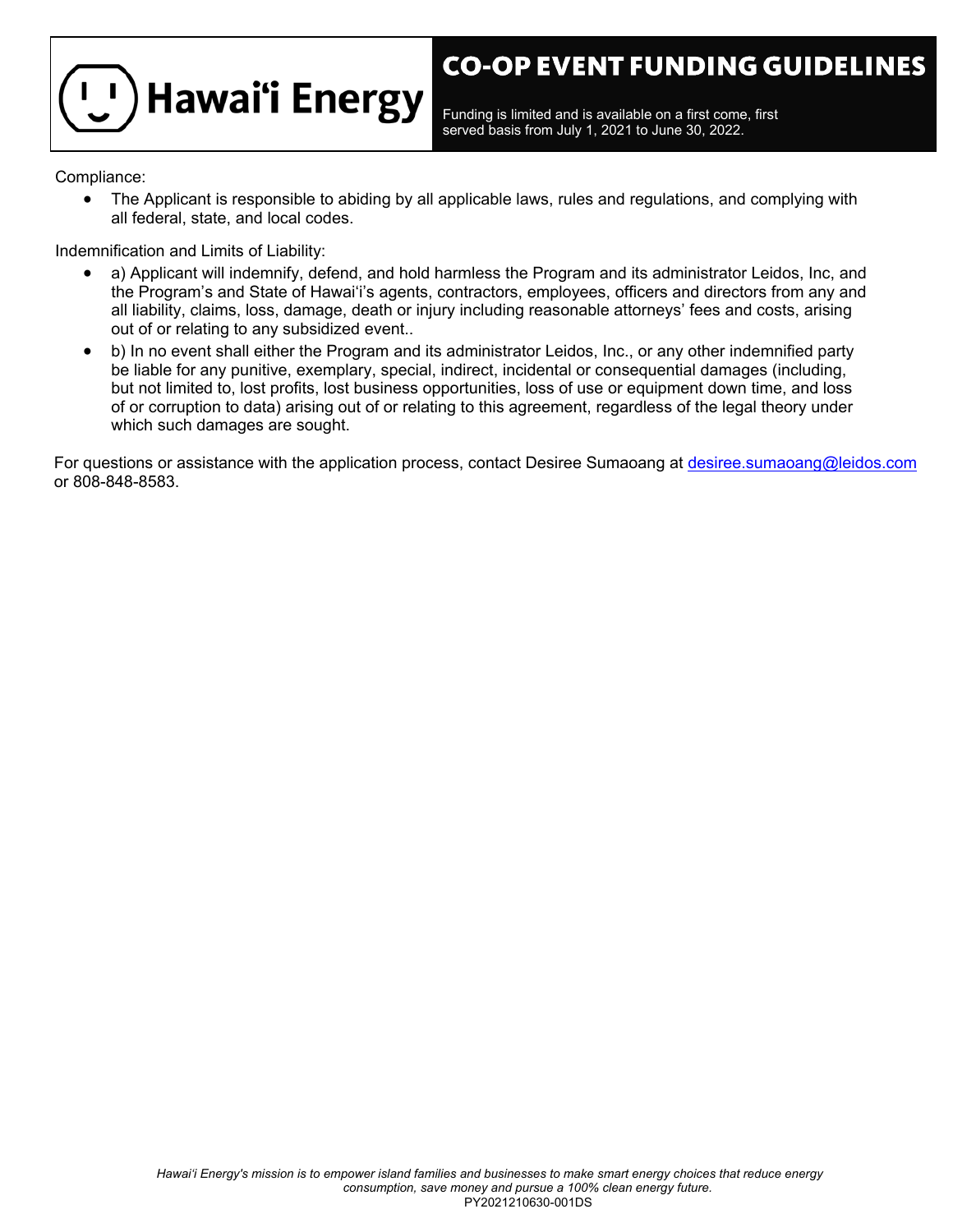

## **CO-OP EVENT FUNDING GUIDELINES**

Funding is limited and is available on a first come, first served basis from July 1, 2021 to June 30, 2022.

**ALL OF THE FOLLOWING REQUIRED MATERIALS MUST BE SUBMITTED FOR REIMBURSEMENT:**

1) Completed *Application for Reimbursement*, 2) copy of paid invoice(s) and 3) current W-9 tax form

| <b>CONTACT INFORMATION</b>                                                                                                                                                                                                                                           |                              |        |      |  |  |    |  |  |  |
|----------------------------------------------------------------------------------------------------------------------------------------------------------------------------------------------------------------------------------------------------------------------|------------------------------|--------|------|--|--|----|--|--|--|
| <b>Company Name:</b>                                                                                                                                                                                                                                                 |                              |        |      |  |  |    |  |  |  |
| Submitted by:<br>Date:                                                                                                                                                                                                                                               |                              |        |      |  |  |    |  |  |  |
| <b>Business Address:</b>                                                                                                                                                                                                                                             |                              |        |      |  |  |    |  |  |  |
| City:                                                                                                                                                                                                                                                                | State:<br>Zip:               |        |      |  |  |    |  |  |  |
| Email:                                                                                                                                                                                                                                                               |                              | Phone: | Fax: |  |  |    |  |  |  |
| <b>PAYMENT INFORMATION</b>                                                                                                                                                                                                                                           |                              |        |      |  |  |    |  |  |  |
| Make check<br>payable to:                                                                                                                                                                                                                                            |                              |        |      |  |  |    |  |  |  |
| <b>EVENT INFORMATION</b>                                                                                                                                                                                                                                             |                              |        |      |  |  |    |  |  |  |
| Event Date:                                                                                                                                                                                                                                                          | Venue Name/Webinar Platform: |        |      |  |  |    |  |  |  |
| Venue Address (city, state)/Meeting URL:                                                                                                                                                                                                                             |                              |        |      |  |  |    |  |  |  |
| Event type:<br>□ Technical Training Workshop/seminar □ Hawai'i Energy program training<br>□Customer education-focused                                                                                                                                                |                              |        |      |  |  |    |  |  |  |
| Event time(s):                                                                                                                                                                                                                                                       |                              |        |      |  |  |    |  |  |  |
| Estimated attendance (if this is a new event, number of invitees):<br>Please provide a brief summary of your event below, including your goal(s) and an explanation of how you plan to measure                                                                       |                              |        |      |  |  |    |  |  |  |
| your event's success/effectiveness.                                                                                                                                                                                                                                  |                              |        |      |  |  |    |  |  |  |
| \$<br>Total food and non-alcoholic beverage cost:                                                                                                                                                                                                                    |                              |        |      |  |  |    |  |  |  |
| <b>Total venue cost:</b>                                                                                                                                                                                                                                             |                              |        |      |  |  | \$ |  |  |  |
| Total webinar platform cost:                                                                                                                                                                                                                                         |                              |        |      |  |  | \$ |  |  |  |
| Co-op amount requested:                                                                                                                                                                                                                                              |                              |        |      |  |  | \$ |  |  |  |
| \$<br>FOR HAWAI'I ENERGY ONLY: Co-op amount approved                                                                                                                                                                                                                 |                              |        |      |  |  |    |  |  |  |
| AGREEMENT CLAUSE                                                                                                                                                                                                                                                     |                              |        |      |  |  |    |  |  |  |
| I hereby apply for the reimbursement indicated above. I have read and understand the Hawai'i Energy Co-op Funding<br>Guidelines and agree to abide by them. I certify that all information provided on this form is true and correct to the best of my<br>knowledge. |                              |        |      |  |  |    |  |  |  |
| Date: ______________________                                                                                                                                                                                                                                         |                              |        |      |  |  |    |  |  |  |
| SEND COMPLETED FORMS TO:                                                                                                                                                                                                                                             |                              |        |      |  |  |    |  |  |  |
| Hawai'i Energy / Leidos, Inc.<br>Email: desiree.sumaoang@leidos.com   Phone: (808) 848-8583   Fax: (808) 521-1446                                                                                                                                                    |                              |        |      |  |  |    |  |  |  |
|                                                                                                                                                                                                                                                                      |                              |        |      |  |  |    |  |  |  |